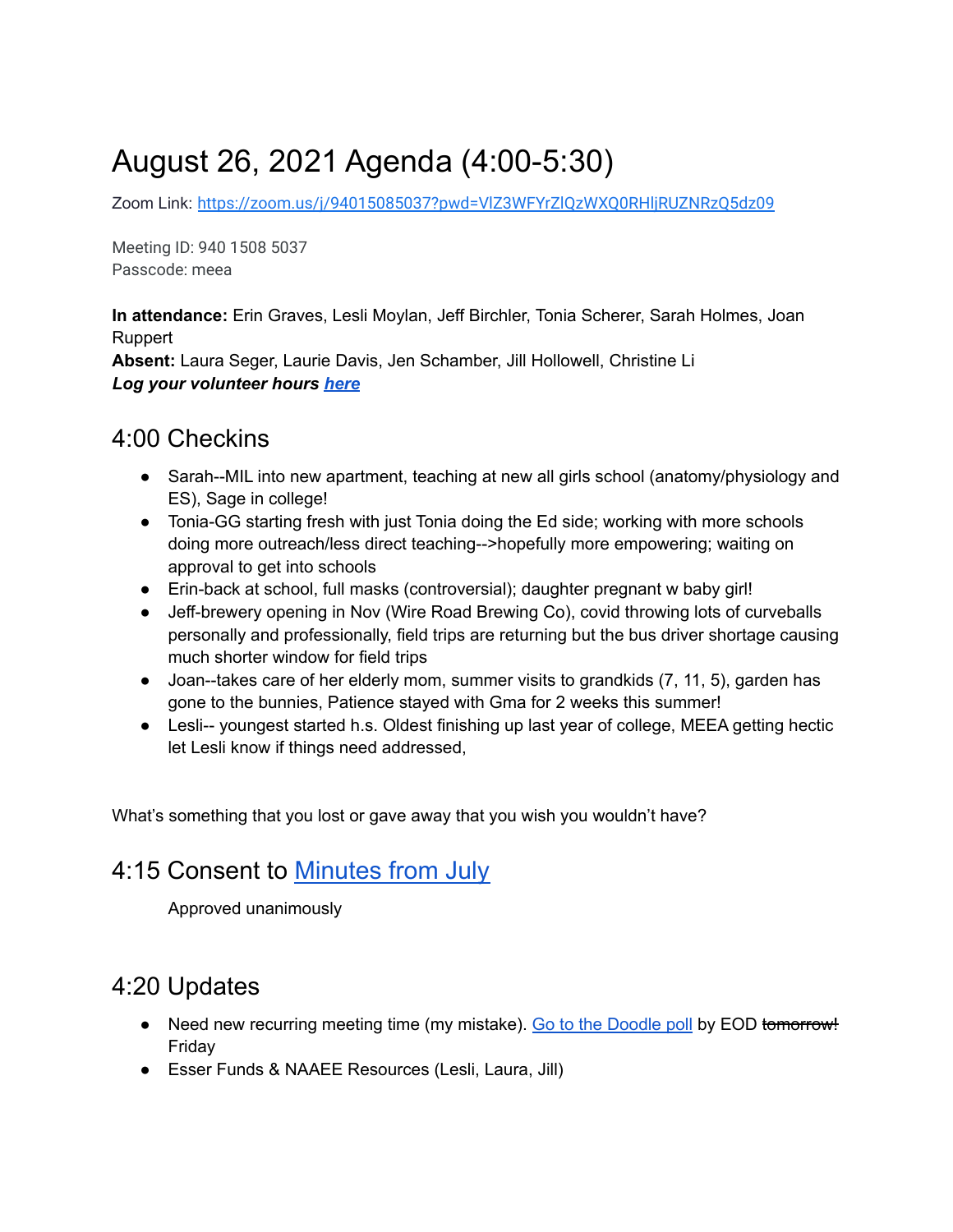- Plan to publicize resources email template to members next week, new webpage
- Conference (Jeff, Laurie, Lesli, others?)
	- Socials-Wed: game night; Thurs: family movie night (send ideas to Jeff); Fri: Drink of the Conference + Youth Trivia Night (Promotional flyer available; help encourage kids to attend)
		- Regional meetups: see last month for volunteers, need to finalize details, offer suggestions for how to spend the day if people are traveling to attend the Saturday event
			- Need to finalize b4 next board meeting (please contact Jeff w deets)
	- Two keynote speakers expanding the audience
	- Proposal deadline but may extend for JEDI
	- HS reps have been awesome
	- Continue pusing sponsorships and auction items
- Certification (Tonia, Joan)
	- Meeting scheduled for Tuesday, need more comm. Members
	- Identify roles, edit level 1
- MGS (Jill, Erin, Lesli)
	- Gearing up for 1st round of recog. 6 schools at Sprout level
		- 2 MGS+ (VISTA extra support)
	- Working on promotional materials (banners, certificates)
	- 3 support VISTAs start
- Website (Lesli)
	- Working on MELAB page
	- Working on Env. Justice page
- PEEPs (Lesli, Sarah)
	- Virtual now
	- March Face-to-face?
- JEDIA (Laura)
- Other relevant into?

### 4:40 Dynamic Governance Rounds

## ■ [Dynamic Governance Cheat Sheet-UCity.pdf](https://drive.google.com/file/d/16sS0kGlQ0eH5GW9n9eM6jjFxAGQujtpL/view?usp=sharing)

### ➢ **Membership Renewal Rounds**

The following options were identified during a previous meeting discussion, and consolidated by Tuners (Sarah, Joan, Lesli).

- Stick with current structure
- Current Structure + auto-renewal as default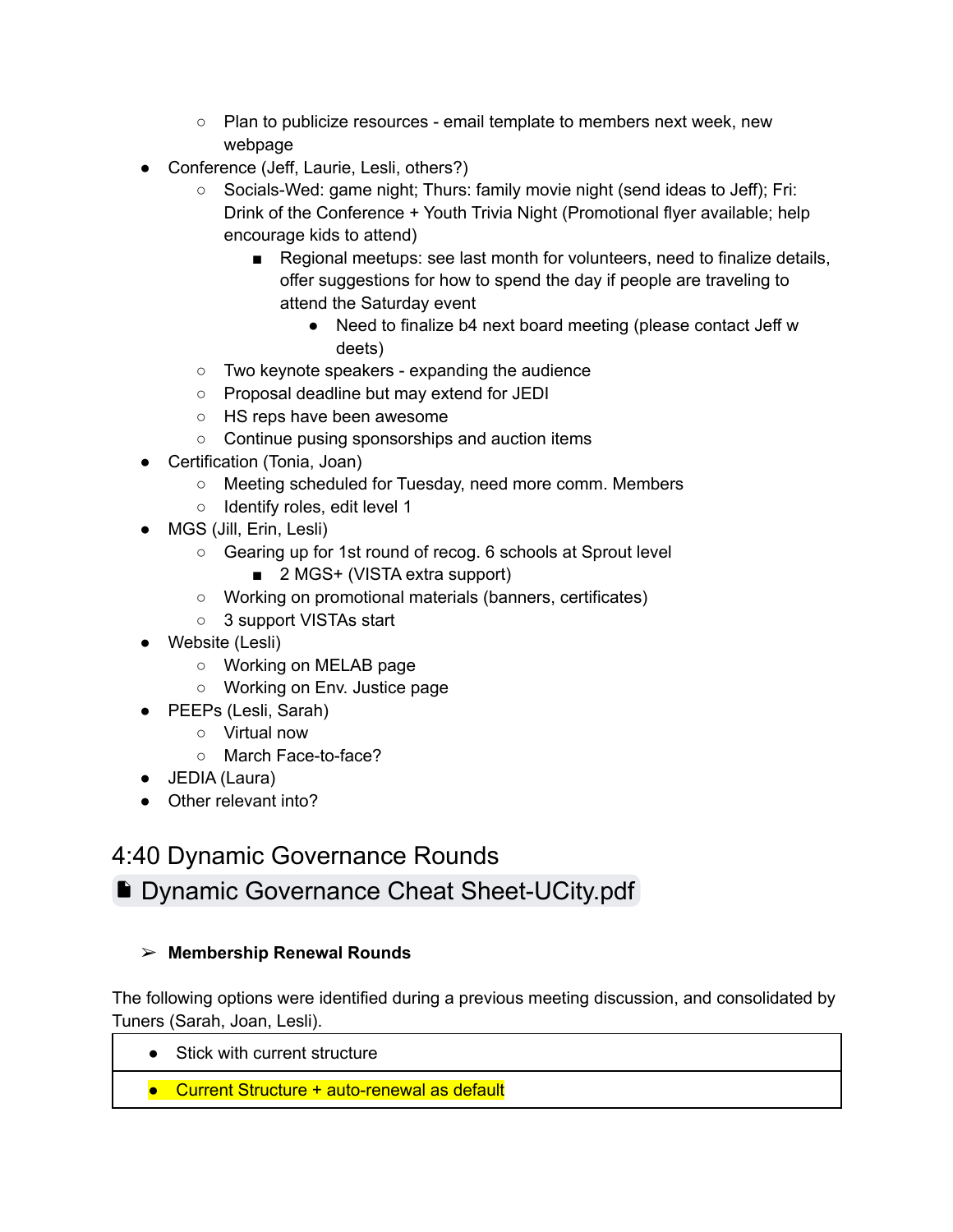- Current Structure + multiple year discount
- Current structure + Allow selection of Multiple Year Discount or Auto Renewal

*Current renewal structure=Annual membership for each calendar year; Renewal campaign at end of year; Q4 signups/renewals are valid through the next calendar year; Renewals are NOT automatic*

- A. Assign Delegate (Lesli, Sarah, or Joan?)--1) Presents proposals 2) Understood by all? 3) Quick reactions round--which one(s) do you like best?
	- a. Suggestion: send an auto-renewal heads-up (thank them in advance kind of thing)
- B. Proposal round for the one that bubbled up to the top
- ➢ **Member Benefits and Pricing Structure-** *table til next time after we have more survey responses? Any specifics (besides examples of other affiliates and their pricing structures) that you'd like to see at next meeting?*
	- *Maybe revisit auto-renewal with pay-as-you-can*
	- *Send Lesli membership organization benefits/pricing examples if you'd like us to consider those too*

### A couple new proposals

This may be unorthodox, but I'd like to present some background then present a proposal for each of the topics below. Essentially, this means I've done the picture forming and proposal shaping, and we then start our group rounds there with clarifying questions. Should we do a round to accept or modify this idea?

- ➢ **MEEA Annual Meeting Topic Proposal**
	- **○** Lesli proposed: Recognize 3 groups during Annual Meeting session at **Conference** 
		- 2020 and 2021 MEEA awards presented
		- MGS Schools at Level 1
		- **■** MEEA EE certifications
	- **Consent achieved, proposal accepted**
- ➢ **MELAB Mtg Proposal**
	- Cancel Dec. Mtg. reschedule for later date
		- Lots going on, Lesli feels we lack capacity to do this justice this year (two big Nov. meetings)
		- Traditionally meets 2x a year, focus has been on MGS for last two years
	- MELAB now meets 1x a year (and MGS Partner Network will take that 2nd spot and also meet 1x/year)
	- Sarah better to postpone when more groups can devote 100% effort
	- Joan proposes postponing MELAB December meeting and will discuss future meeting date at a board retreat.